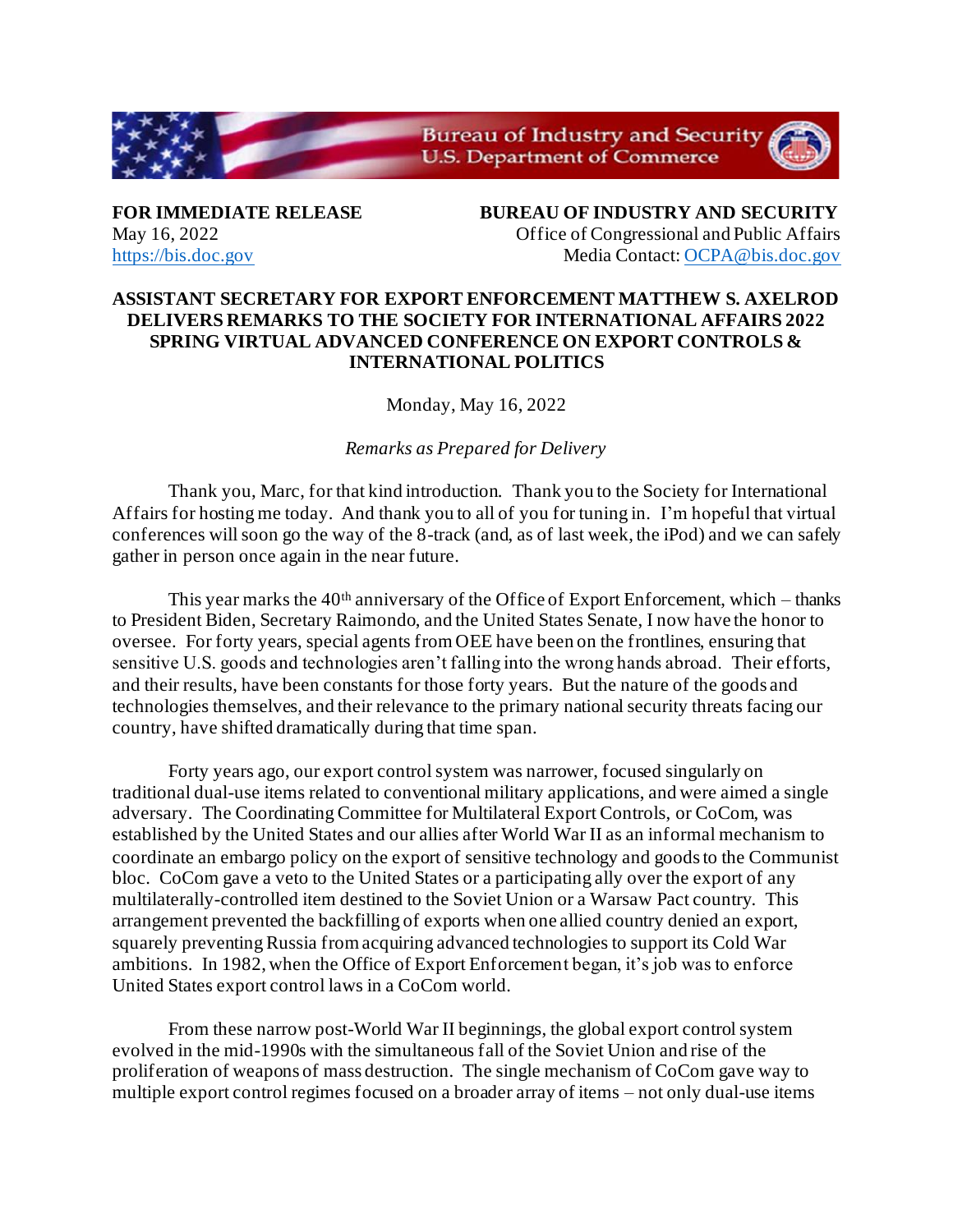tied to conventional weapons, but also items related to missiles, chemical and biological weapons, and nuclear weapons. This structure posed unique challenges, however, because of splintered agreement among allies about how to treat countries like Russia, China, and Iran. If Russia, for example, could simply obtain advanced technologies from Europe that the U.S. denied, the ability to impede their military's technological advancement was undermined – while U.S. industry lost business to their European competitors.

Fast-forward twenty years to 2002 and the focus of our country's national security efforts had recently pivoted to face a new and pressing threat – that of terrorist attacks on our homeland by non-state actors like al-Qaeda. In the years following 9/11, our government surged resources to meet this threat, with significant success at preventing follow-on attacks. For OEE, the changing nature of the threat meant that in addition to investigating the proliferation of WMD and destabilizing military activities, we also worked more closely with the Department of Defense to prevent U.S. components from getting into the hands of terrorists for use in improvised explosive devices. And, in parallel, we expanded the use of our Entity List to allow for the designation of parties when supporting any activity contrary to U.S. national security or foreign policy interests.

Today, forty years since OEE's founding and a little more than twenty years since 9/11, the national security landscape has changed yet again. While non-state actor threats of course remain, experts assess that nation-state actors are now the paramount threat. Each year, the Office of the Director of National Intelligence publishes the Intelligence Community's Annual Threat Assessment, which details the IC's view of the gravest national security threats faced by the United States. The differences between th[e first such assessment](https://www.dni.gov/files/documents/Newsroom/Testimonies/20060202_testimony.pdf), issued in 2006, and this year's assessment are striking. In 2006, the DNI stated on the assessment's very first page that "terrorism is the preeminent threat to our citizens, Homeland, interests, and friends." The 2006 assessment's first section is on the "Global Jihadist Threat," followed by a section on "Extremism and Challenges to Effective Governance and Legitimacy in Iraq and Afghanistan." Analysis of the threat posed by Russia does not appear until page 16, with the China discussion not appearing until page 20.

Compare that t[o this year's assessment](https://www.dni.gov/files/ODNI/documents/assessments/ATA-2022-Unclassified-Report.pdf) and you will see how significantly our national security landscape has changed since 2006. The first four sections of this year's assessment each focus on a different nation-state actor – China, then Russia, then Iran, then North Korea. As the assessment notes on its first page, "Beijing, Moscow, Tehran, and Pyongyang have demonstrated the capability and intent to advance their interests at the expense of the United States and its allies." The assessment later goes on to point out that "China will continue pursuing its goal of building a world-class military that will enable it to secure what it views as its sovereign territory, establish its preeminence in regional affairs, and project power globally while offsetting perceived U.S. military superiority," will "continue the largest ever nuclear force expansion and arsenal diversification in its history," and "is working to match or exceed U.S. capabilities in space to gain the military, economic, and prestige benefits that Washington has accrued from space leadership."

Given that threat picture, I submit to you that the job of our Office of Export Enforcement agents – preventing sensitive U.S. technologies and goods from being used for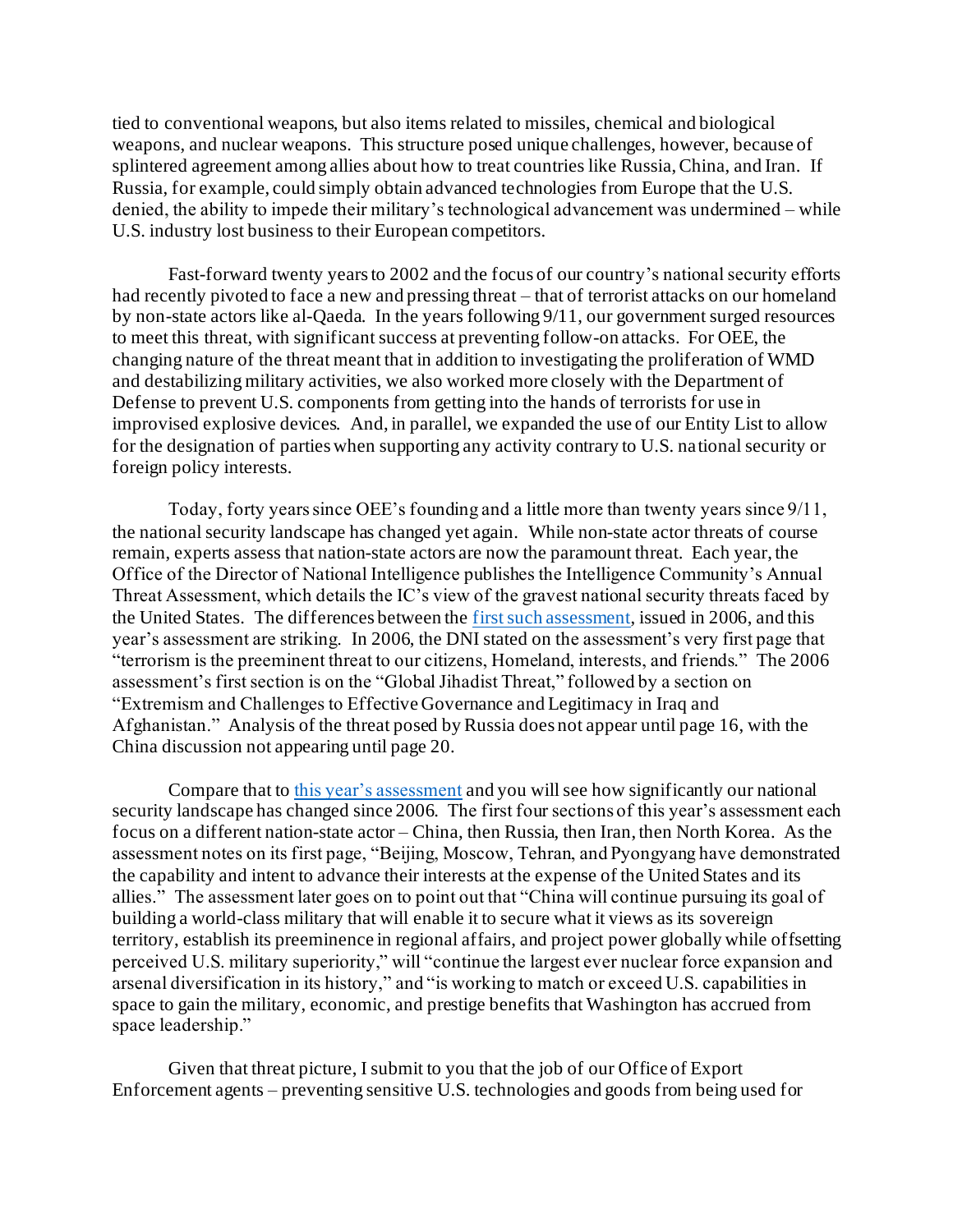malign purposes by those would do us harm – has never been more important, never been more central, to the national security threats we face than at any other time during the organization's forty-year existence. It's among the reasons why I'm so honored to lead those agents, and the analysts who work in tandem with them, at this point in history. And it's why I feel such a strong sense of urgency about our work and how we go about doing it.

President Biden vividly captured this national threat picture in this year'[s State of the](https://www.whitehouse.gov/state-of-the-union-2022/)  [Union address](https://www.whitehouse.gov/state-of-the-union-2022/), when he described the ongoing "battle between democracy and autocracy."

Today, we are tragically witnessing this battle play out in real time as Russia continues its brutal and unprovoked war against its peaceful, democratic neighbor, Ukraine.

As I'll discuss, we have taken swift and strong enforcement action in response to Russia's further invasion of Ukraine. But our work isn't stopping there. In the future, we anticipate making changes to our administrative enforcement policies, for both our export control and antiboycott laws, in order to increase transparency, strengthen compliance, and incentivize deterrence. These contemplated policy shifts, which I will touch on later, will be designed both to protect our country from these growing nation-state threats and to hold those that don't play by the rules accountable.

Before I get to future administrative enforcement changes, though, I want to provide some details on the Commerce Department's efforts to hold Russia accountable for its unjustified war against Ukraine. My Commerce colleague, Assistant Secretary Thea Kendler, and her team have worked in close coordination with an unprecedented coalition of U.S. allies and partners to impose far reaching export restrictions that limit Russia's ability to obtain the goods and technologies it needs to wage war.

This includes both expansive controls on dual-use items – items that can be used for both commercial and military purposes – in the fields of electronics, marine, and aerospace, including when certain items are produced abroad from U.S. software, technology, or equipment; controls on oil-field refinery equipment; controls on luxury goods like alcohol and cigarettes; embargoes on U.S. goods and technologiesto specificRussian and Belarusian military groups that are helping Vladimir Putin; and last week's expansion of restrictions on Russian industrial and commercial sectors to align with European Union actions.

These stringent and sweeping export controls, along with similar controls on Belarus for enabling Russia's conduct, are designed to cut off Russia's access to the tools of war and undermine its strategic ambitions to exert influence on the world stage.

The controls are not just being imposed by the United States, but also by 37 allies and partners around the globe. It's the broadest expansion of multilateral export controls among likeminded partners since the creation of CoCom back in 1949. It's also a partnership for a similar purpose – to help counteract Russian aggression.

This powerful international response is already resulting in serious consequences for the Russian military and defense sectors. Our new export controls have helped degrade the Russian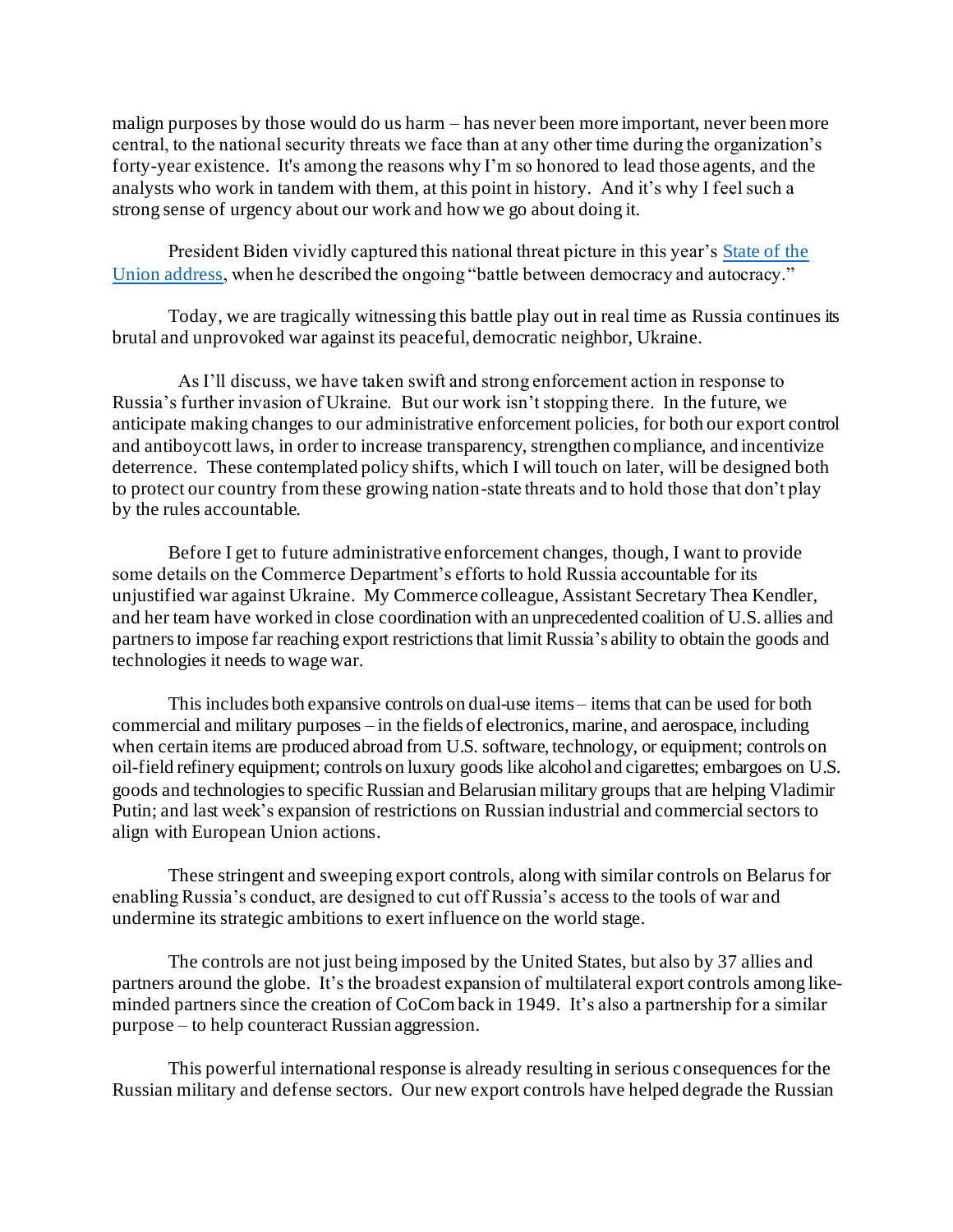military and defense base, including the production and operation of tanks, precision-guided missiles, military satellites, and intelligence and military systems dependent upon western electronics.

In the aerospace sector, companies have stopped selling spare parts or providing engineering and maintenance support to Russian airlines. Analysts predict that, in the near future, Aeroflot, Russia's premier commercial airline, will be unable to sustain even domestic flights without the parts necessary to maintain its aircraft.

And the story is the same across virtually every other Russian economic sector – from automobile to heavy machinery to advanced computing. Since February 24th, total U.S. exports to Russia have decreased nearly 80% in value compared with the same time period last year. We've witnessed companies not only comply with our rules, but some have gone further of their own accord. In effect, they have "self-sanctioned" to account for the reputational risk of staying in business with Russia. According to one study conducted by the Yale School of Management, as of Friday, 594 U.S. companies have suspended or scaled back operations in Russia and another 316 have exited Russia altogether.

When we work together with our allies, echoing the multilateralism of the CoCom days, export controls can achieve powerful results. Not surprisingly, we've found that companies are more likely to tolerate controls when they are held to the same rules as their competitors.

While it's good news that most companies have complied with the new controls, rest assured that we're taking vigorous action against those that don't. And that's where my team comes in on the enforcement side of the house. We have 130 federal agents stationed in 30 cities nationwide, who work in concert with more than 50 intelligence analysts, export compliance specialists, and Export Control Officers, to enforce the export laws.

Here's what we've done so far to enforce the new Russia rules.

First, we've put in screening mechanisms to identify all relevant exports to Russia. When someone files paperwork saying they're shipping something to Russia that's potentially covered by the new controls, we'll see it and then we can stop it. So far, since the first Russia rule went into effect on February 24, we've detained 166 shipments to Russia and Belarus and currently have over \$77 million worth of exports under detention.

Second, we've put 260 parties with Russian defense affiliations on the Entity List, which means that they can't receive U.S. exports without a license and, under current policy, licenses will be denied. The companies added to the list include Russia's leading integrated circuit manufacturers, Russian space-based and satellite-based component manufacturers, Russian drone manufacturers, and Russian shipbuilding factories. Because of their entity listing, these companies can no longer get the U.S. parts they need to manufacture things for the Russian military.

Third, in the aerospace sector, we've publicly identified 157 airplanes that we believe were illegally exported to Russia and Belarus. By publicly identifying these airplanes, we are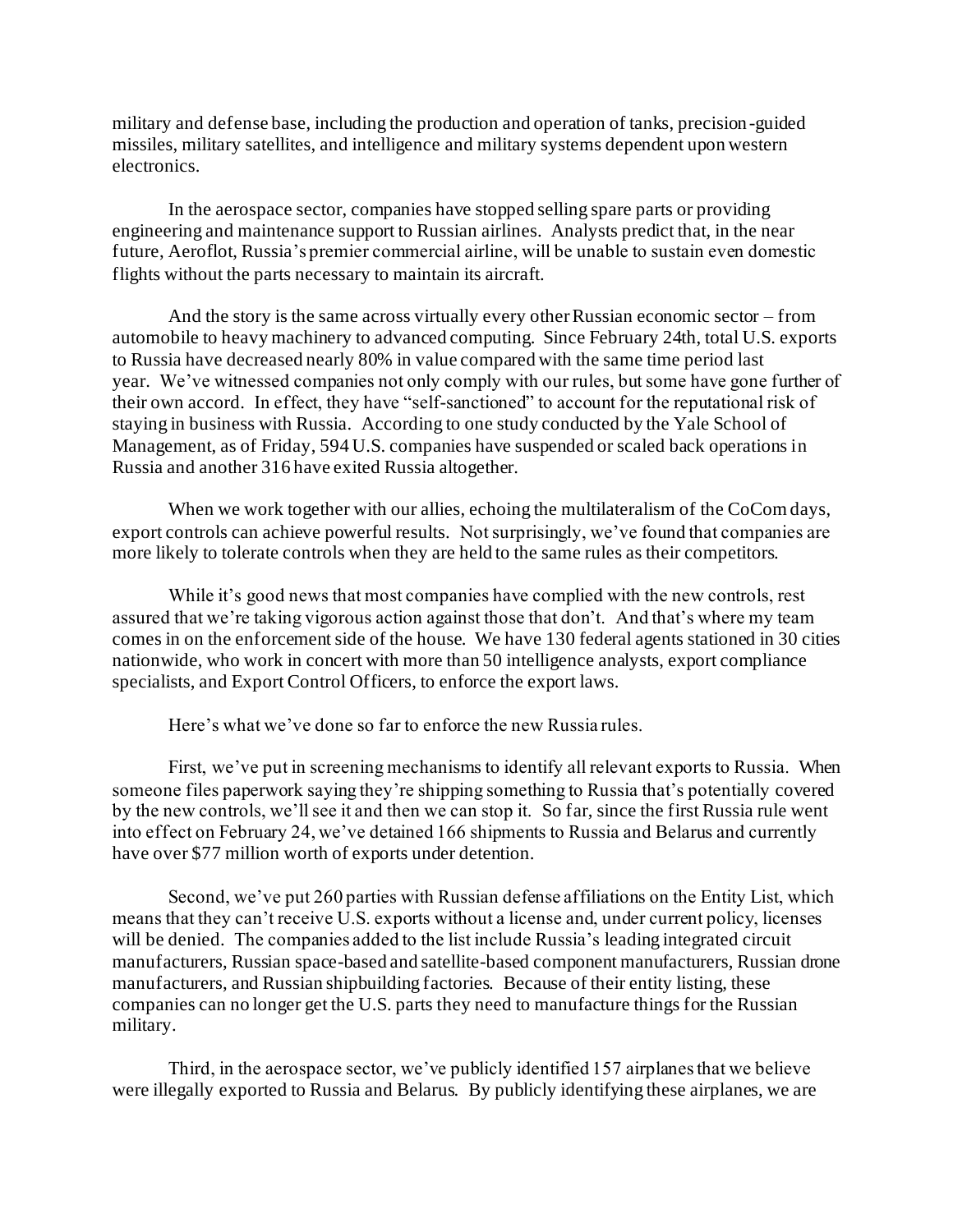putting the world on notice that if they service these aircraft, they are in violation of our laws and do so at their peril. I have also issued Temporary Denial Orders against four of Russia's biggest passenger and cargo airlines. These orders mean that the four airlines cannot receive U.S. parts for their planes. Over time, Aeroflot, Utair, Azur Air, and Aviastar will be unable to continue flying, either internationally or domestically, as they are now cut-off from the international support, and U.S. parts and related services they need to maintain and support their fleets.

Fourth, we know from data which U.S. companies had been exporting items to Russia that are now restricted. We're reaching out to these companies, both to educate them on the new controls and to make sure they're in compliance with the new rules. We've conducted 440 of those outreaches so far.

And fifth, we've opened a number of enforcement investigations. While our investigations take time to turn into public charges as we gather the necessary facts and evidence, my prediction is that, down the line, you'll see the results of that hard work – in the form of public charges against companies that are putting profits ahead of the welfare of the Ukrainian people.

So now that I've described the national security threat landscape, how our enforcement tools are central to combatting those threats, and the ways in which we've put those tools to use in support of Ukraine, I'd like to preview some future policy changes we're contemplating as part of an effort to further strengthen our enforcement posture. More specifically, we are going to be making some changes to our administrative enforcement programs in order to increase prevention, increase transparency, and incentivize compliance and deterrence.

Administrative sanctions, whether in combination with criminal penalties or alone, send a powerful message: implement effective compliance programs on the front end or risk penalties on the back end that will hurt both your reputation and your bottom line, either through stiff monetary penalties, or potential denial of export privileges, or both. Our view is that most U.S. companies are committed to doing the right thing and work hard to ensure that their sensitive technologies and goods don't end up in places where they could harm our national security. But, unfortunately, that's not uniformly the case. When faced with the stark choice of complying with the export laws or booking revenue, some companies choose mammon before country. Our view is that, in addition to our obligation to enforce the law when it's been violated, we also have an obligation to companies that are playing by the rules. If we are not vigorously enforcing against violators, then those companies that are obeying the law are unfairly disadvantaged in the marketplace.

With those considerations in mind, we're in the midst of a policy review focused on how we can best bolster our administrative enforcement. We want the world to know that criminal prosecution is an important tool in our toolbox and one we use aggressively when the facts warrant. But it's not our only tool. Our administrative penalties also have bite and, therefore, should have important deterrent effect. It's true that our administrative enforcement authorities do not result in individuals being sentenced to prison for their misconduct – only our criminal authorities permit that. But when it comes to companies, our administrative authorities can result in nearly the same punishment that a criminal conviction would bring – they permit us to impose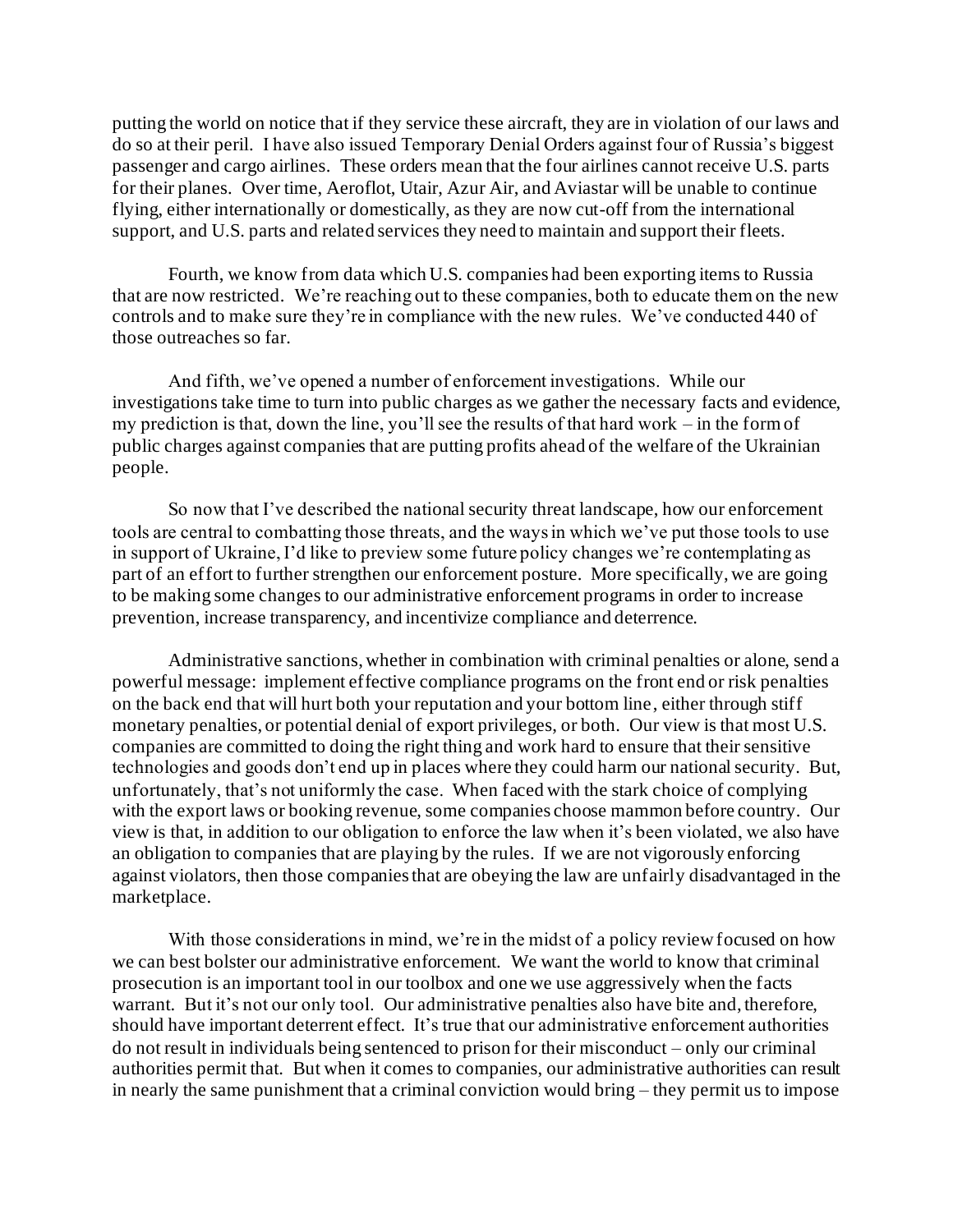significant monetary penalties, to reach agreements requiring a corporate compliance overhaul, and, in extreme cases, to outright deny a company the ability to export. Other than the heavier reputational hit and the collateral consequences that can flow from a criminal conviction, our administrative enforcement authorities can be just as powerful as our criminal ones when it comes to cases against companies.

Given that powerful potential, we want to make sure we're doing everything necessary on the policy front to make our administrative authorities as nimble as possible. Here are a few specific areas we're reviewing where I anticipate possible changes in the future.

First, at present, our administrative charging letters are not public until after a case resolves. This means that the public doesn't know which companies we allege have violated our regulations until the matter is completed, often years later. Moreover, it means that companies that may be engaging in similar misconduct aren't fully disincentivized to stop, given that they aren't being shown a real time example of what happens when you break our rules. So, we're considering changing that policy to make charging letters public when filed, just like with the initiation of criminal charges or of administrative proceedings with the SEC.

 Second, we're reconsidering our use of no admit/no deny settlements. In the past, when we have resolved administrative enforcement matters short of trial, we have allowed companies to pay a reduced penalty without admitting misconduct. While doing so makes it easier to reach such resolutions, no admit/no deny settlements also have two significant downsides. For one thing, it means there's no statement of facts that the company admits to  $-$  no factual recitation that lays out what the company did that got it into trouble. Without such an admitted statement of facts, it is more difficult for other companies to learn from their peers' mistakes and adjust their behavior accordingly. In addition, companies get a significant reduction in penalty when they resolve with us short of trial. That makes sense, as we want to incentivize companies to resolve matters. But in other enforcement contexts, companies must admit their conduct in order to qualify for the reduced penalty. Our concern is that without admitted facts, we may not be sending a deterrent message as strong as we believe warranted when the export laws are violated, especially given the magnitude of the national security threats those laws are designed to help combat.

Third, we're taking a look at penalty amounts. Again, I start from the premise that given how directly our export laws map onto today's national security threats, violations of those laws deserve commensurate punishment. Given the amount of federal resources it takes to gather the evidence necessary to bring one of these cases, and the national security stakes, penalties must be high enough to both punish and deter those who would violate the law. If penalties are low, it is too easy for companies to do a cost-benefit analysis and conclude that they would rather risk paying a small fine on the back end if they get caught than invest in compliance systems or forego revenue from sales they should be turning down up front.

 In addition to the Office of Export Enforcement, I also oversee the Office of Antiboycott Compliance, which has administrative enforcement authority over our antiboycott laws. Those laws prohibit U.S. persons from supporting unsanctioned foreign boycotts against countries friendly to the United States, such as the Arab League boycott of Israel. Just as we are doing